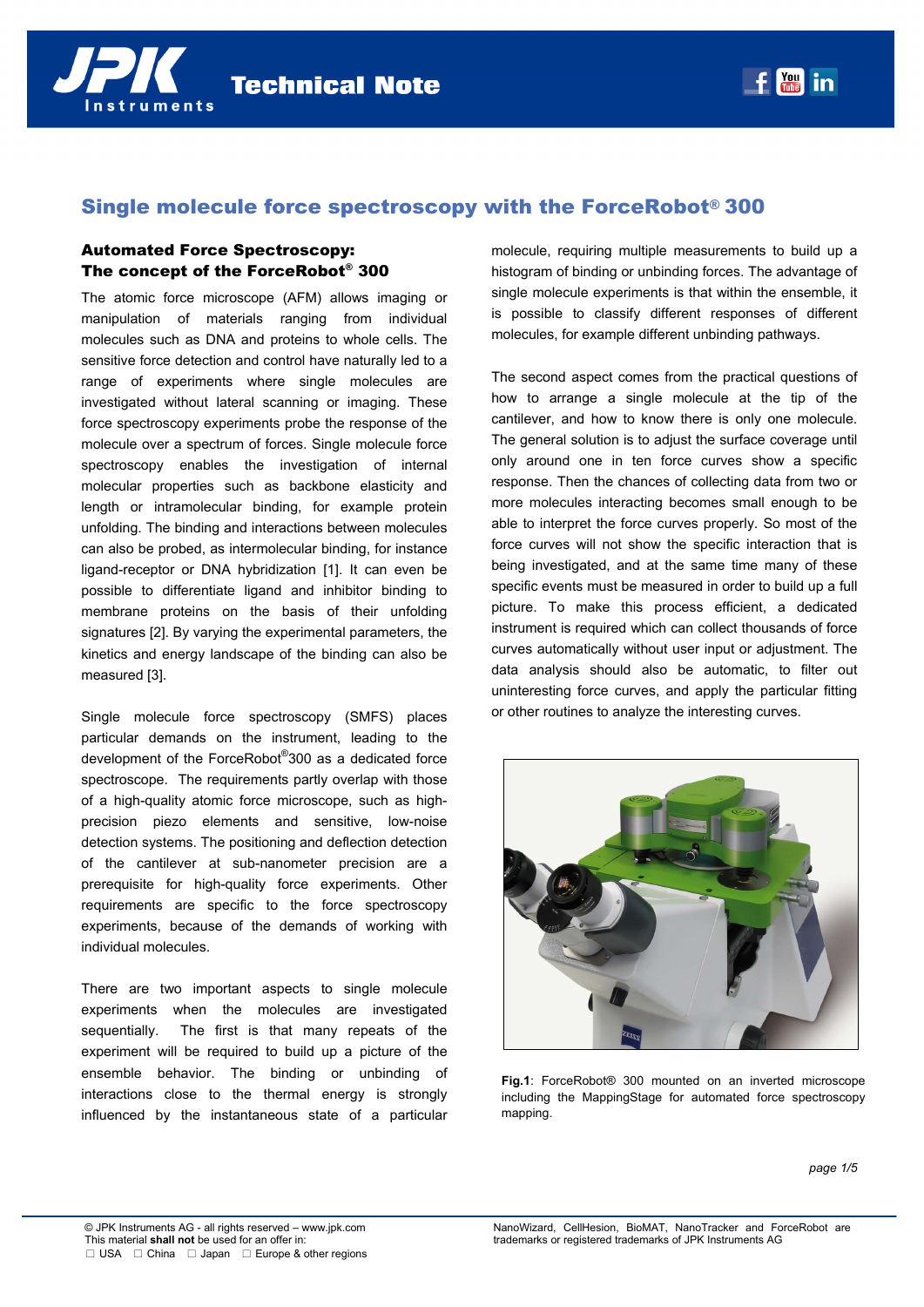

The ForceRobot® 300 provides a turn-key instrument dedicated to quantitative single molecule force spectroscopy. The automated setup is designed for longterm unattended measurements, and the recording and processing of large amounts of data. In addition, optical integration is included, to enable location of bound protein based on fluorescence. This allows targeted measurements where the molecules are located. The ForceRobot<sup>®</sup> 300 delivers the stability, reproducibility, automation, throughput and environmental control required to efficiently probe single molecules.

## Stability and drift compensation for longterm measurements

At the heart of force spectroscopy measurements is the requirement to collect a large number of reproducible data sets. Obviously the calibration and accuracy of the system is critical to measuring the highest quality data. Beyond this, the long term stability is vital to enable long experiments without constant user attention. The AFM cantilevers used for the force spectroscopy experiments bend over time in reaction to temperature changes, protein adsorption and many other effects. To overcome this, the ForceRobot® 300 has an automated correction to readjust the beam deflection system between force curve cycles.

The initial alignment of the system takes place completely automatically, after selection of the chosen cantilever position. The laser spot and cantilever can be easily identified by using the CCD camera integrated in the ForceRobot® head. The motorized readjustment can be set to occur automatically as often as required during longer experiments. The camera can also be used to monitor the sample or find interesting locations.

High-quality data are vital for successful analysis. The lowest electronic noise floor and the most rigid mechanical design are essential. The highest accuracy and stability of the instrument is ensured by integrated capacitive position sensors with exceptional performance. For minimized drift, the system design is symmetric. For the detection of smallest variations in force curves, JPK improved the sensitivity and increased the detection bandwidth without compromising the noise levels. Utilizing a high sampling

rate and a high number of data points per curve, the instruments offers a unique measurement performance. Together with a rigorously drift-minimized mechanical design, auto-calibration and the automated drift compensation enable long-term measurements with consistently high data quality.

## High-throughput data generation

As highlighted in the introduction, large data sets need to be generated in force spectroscopy experiments in order to achieve meaningful results. The ForceRobot<sup>®</sup>300 overcomes the limitations of traditional force measurements by automating routines and providing intelligent software for experiment design. Tens of thousands of force curves are generated in a matter of hours in unattended mode, and force curves without events are automatically filtered before processing. The possibility to integrate the ForceRobot® into an inverted optical microscope enables fluorescence microscopy (e.g. epifluorescence, confocal, FRET) simultaneously with the force experiment, as shown in figure 2.



**Fig. 2:** Image of fluorescent Rad51 proteins bound to DNA. Due to faint wide field illumination, the AFM tip is also visible. Samples courtesy of Mauro Modesti.

The ForceRobot® software package is characterized by its completely automated data acquisition but it is open enough to give the user full experimental control. The system comes with an intuitive user interface – a new way to structure the data acquisition and analysis. The ExperimentPlanner™ increases productivity with enhanced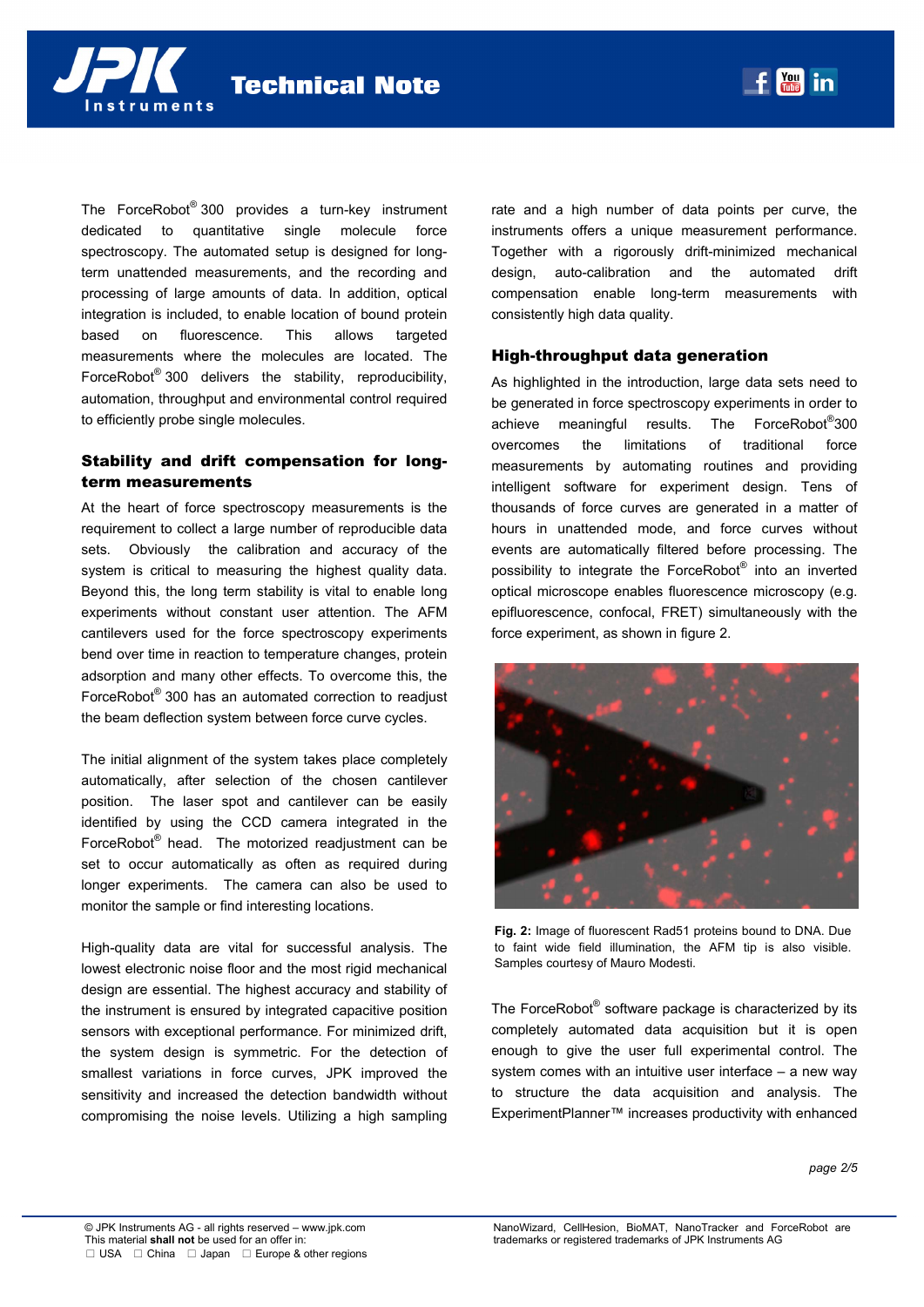

experimental flow control. The user can easily design experiments with temperature ramps, position movements, different force ramps or liquid exchange. These experiments can be saved and reloaded upon demand.

Hand in hand with this feature, the RampDesigner™ was developed to offer a new level of experimental flexibility. The user can freely combine segments of a force-distance cycle to customize advanced force curve procedures. Force ramps and clamps can be combined with length ramps and delays, allowing flexible composition of experimental parameters such as triggers, ramps and pulling speeds (see figure 3). Force clamp or refolding experiments are of particular interest for protein molecules [4,5]. For every segment, individual sample rates, gains and setpoints can be specified. The whole set of parameters for a particular force curve can be saved and reloaded, allowing reproducible measurements over many experiments. Different force ramps can also be combined using the ExperimentPlanner™ to build up complex experiments varying pulling speed or temperature.

| <b>Force Ramp Designer</b>                                                                                                                                                                                                              |                                                                                                                                                                                                                             |                                                                                                                                                                                                                    | $\square$ $\square$ $\times$                                                                                                                                                              |
|-----------------------------------------------------------------------------------------------------------------------------------------------------------------------------------------------------------------------------------------|-----------------------------------------------------------------------------------------------------------------------------------------------------------------------------------------------------------------------------|--------------------------------------------------------------------------------------------------------------------------------------------------------------------------------------------------------------------|-------------------------------------------------------------------------------------------------------------------------------------------------------------------------------------------|
| File:                                                                                                                                                                                                                                   | Description:                                                                                                                                                                                                                |                                                                                                                                                                                                                    |                                                                                                                                                                                           |
| relative<br>s<br>relative<br>absolute-retract<br>clamp<br>absolute                                                                                                                                                                      | 口<br>$\overline{z}$<br>c<br>$\overline{z}$                                                                                                                                                                                  | The default relative force settings.<br>$\overline{z}$                                                                                                                                                             | <b>Change Description</b>                                                                                                                                                                 |
| ١F<br>1 <sup>1</sup><br>Extend<br>2.0<br>Z Speed<br>v<br>$\blacktriangle$<br>0.5<br>Duration<br>$\triangle$ s<br>▼<br>Z Length 1.0 µm<br>$2048$ $\triangle$ Hz<br>Pixel Rate<br>Pixel Num.1024<br>$ 0.400 $ $\triangle$ V<br>Setpoint ▼ | F<br>2E<br>Pause<br>Extende<br>0.5<br>um/s Duration<br>$\Delta$ S<br>20<br>Pixel Rate<br>$\triangle$ Hz<br>Pixel Num. 10<br>nt Force<br>Delay Mode Con<br>optional values:<br>Gain<br><b>IGain</b><br>Hz<br>v<br>v<br>PGain | F<br>3 <sup>2</sup><br>Retract<br>2.0<br>Z Speed<br>v<br>0.5<br><b>Duration</b><br>v<br>$\triangle$ S<br>Z Length 1.0 um<br>2048<br>Pixel Rate<br>$\triangle$ Hz<br>Pixel Num.1024<br>$0.400 \Delta$ V<br>Setpoint | z<br>$4$ $\Box$<br><b>Retracted Pause</b><br>0.5<br>▲ µm/s Duration<br>$\Delta$ s<br>▼<br>20<br><b>Pixel Rate</b><br>$\triangle$ Hz<br>≂<br>Pixel Num. 10<br>Delay Mode Constant Height - |
| Force Ramp<br>Length Ramp<br>F<br>$\overline{z}$                                                                                                                                                                                        |                                                                                                                                                                                                                             |                                                                                                                                                                                                                    |                                                                                                                                                                                           |
| Force Clamp<br>Delay<br>$\overline{z}$<br>F                                                                                                                                                                                             |                                                                                                                                                                                                                             |                                                                                                                                                                                                                    |                                                                                                                                                                                           |

**Fig. 3:** The RampDesigner™ panel from the software interface (top), with a key to four different example segments (bottom).

#### Batch Filtering and Analysis

Once the ForceRobot® runs in automated mode, it generates several thousand curves in the course of a few hours. In order to deal with this enormous amount of data, intelligent filtering and batch processing needs to be performed. The ForceRobot® software allows for both online and offline filtering of successful force curves. Signal thresholds can be set for the recording of data in order to avoid filling disk space with force curves lacking events. An additional offline filtering can be performed that allows a force curve classification.



**Fig. 4:** Force spectroscopy curve of filamin unfolding, with wormlike-chain fits marked. Multiple events are automatically recognized, fitted and a full set of fit parameters is generated, ready to export using batch processing. ddFLN sample courtesy group of M. Rief, TU Munich.

The settings for the batch processing in the JPK Data Processing software can also be saved for the individual processing steps. These include fitting procedures such as worm-like-chain (WLC), freely-jointed-chain (FJC) and step fitting algorithms. In figure 4, a result of SMFS experiments performed on the ForceRobot® 300 is presented. The curve shows the unfolding of filamin during a force extension experiment (ddFLN, samples kindly provided by Matthias Rief, TU Munich). Filamin is an actin cross-linking protein which consists of six tandem repeats that can be unfolded sequentially. Using the RampDesigner™, forces curves with the following segments were generated:

- I. Approach with a threshold of 1nN at a speed of 1 µm/s
- II. Delay on the surface of 2 seconds
- III. Retraction with a length of 500nm at a speed of 1µm/s

*page 3/5*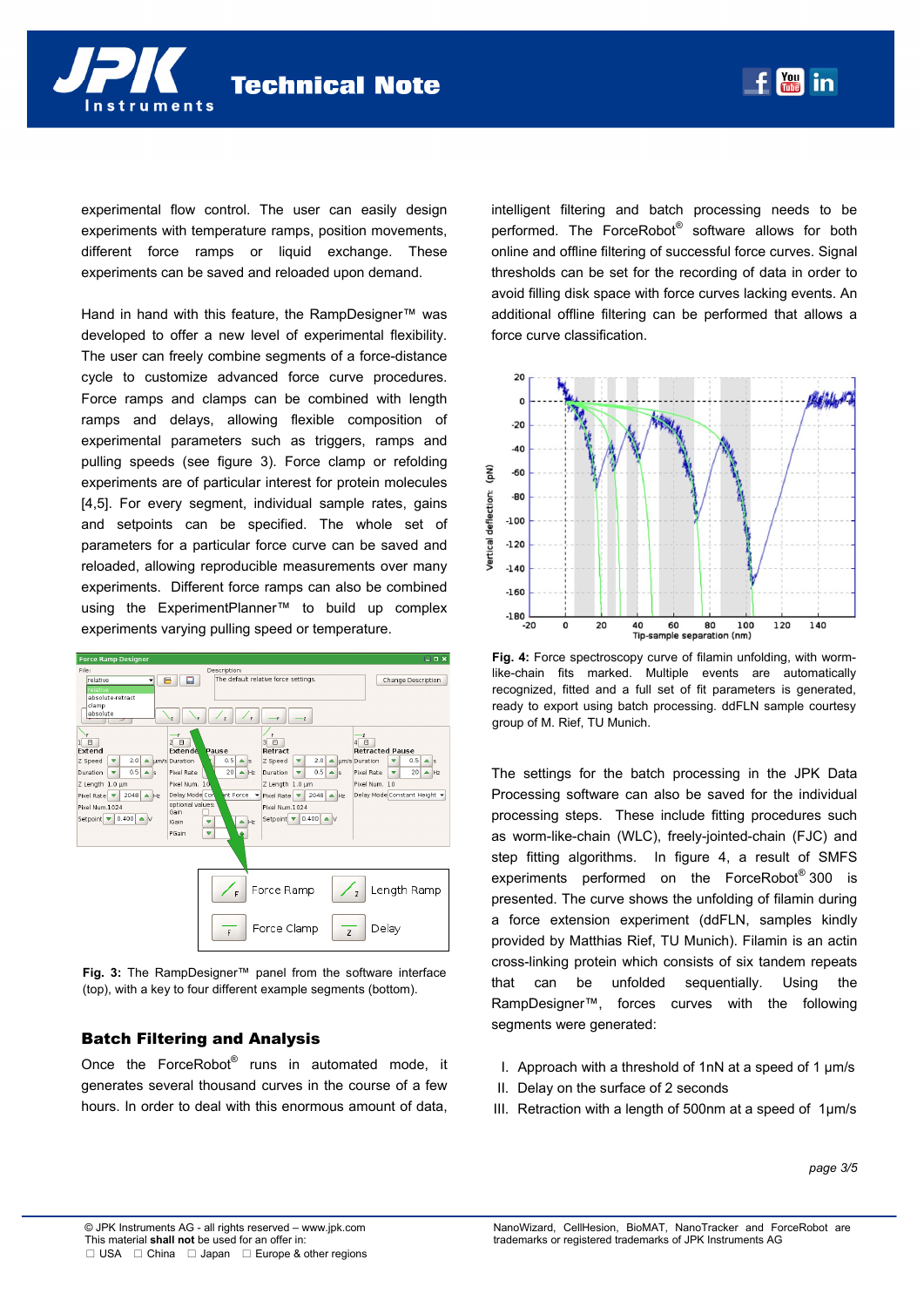By automatically and repeatedly rescanning a grid of 10x10 spots, several hundred curves were generated in unattended mode in only one hour.

nstruments

The curves have been filtered using a threshold of 50 pN and the peaks were fitted with the worm-like-chain model. The fit results include the persistence and the contour length of the protein, the loading rate and the unfolding force. After the automated fit of a batch of data, the results can be easily exported into statistics software, to plot histograms.

#### Environmental control and sample exchange

The mechanical properties of single molecules are strongly influenced by their environment, and the unique environmental control of the ForceRobot<sup>®</sup> has been designed with this in mind. Heating and cooling is available over a wide range of temperatures. This enables the study of biological samples at physiologically relevant temperatures or polymer samples in phase transition. The JPK FluidicsModule™ allows the design and performance of experiments with different buffer composition, pH values or chemical agents. Up to eight different liquids, such as buffer solutions, can be connected to the fluid cell, offering a maximum flexibility to perform experiments under varying buffer conditions for one molecule. The flow rates and liquid choice are controlled from the software and included in the ExperimentPlanner™ settings.

#### **Outlook**

Single-molecule force spectroscopy can generate valuable new insights on molecular mechanics. With the ForceRobot® 300, JPK offers a new tool for automated spectroscopy of force experiments on single molecules. such as proteins and polymers. The applications range from the unfolding of proteins to the probing of the kinetic landscape of protein-ligand interaction and the quantification of mechanical properties of biopolymers. Conventional SMFS can record force-distance curves in a continuous mode, but the user has to manually adjust the other parameters, such as compensation of drift, recalibration, temperature control and buffer adjustments. The ForceRobot® 300 offers a full automation of the experiments, including calibration, drift compensation,



**I** You in

**Fig. 5:** ForceRobot® 300 mounted on the MappingStage including a joystick, the 8Channel FluidicsModule™ and the ForceRobot® Software.

experiment design and recording in unattended mode. The setup offers the stability for long-term measurements, and the software is especially designed for automated recording and processing of high quantities of data. A large batch of data can be subject to a reproducible filtering and data analysis, which include fitting models like WLC, FJC, step fitting or elasticity modules.

The unique environmental control of the ForceRobot® furthermore takes care of the experimental conditions. The setup is tailored to the fact that mechanical properties of single molecules are strongly influenced by their environment. Heating and cooling is available over a wide range of temperatures. The JPK FluidicsModule™ allows the design and performance of experiments with different buffer conditions.

Such an intelligent approach to screen molecular interactions allows to establishing SMFS as a standard tool to analyze the interacting mechanisms of biomolecules. In the end, the user can focus on the experimental results while the system delivers high quality data in unattended operation.

#### **Literature**

[1] Y.J. Jung, B.J. Hong, W. Zhang, S.J.B. Tendler, P.M. Williams, S. Allen and J.W. Park "Dendron Arrays for the Force-Based Detection of DNA Hybridization Events" J. Am. Chem. Soc. (2007) 129: 9349-9355

*page 4/5*